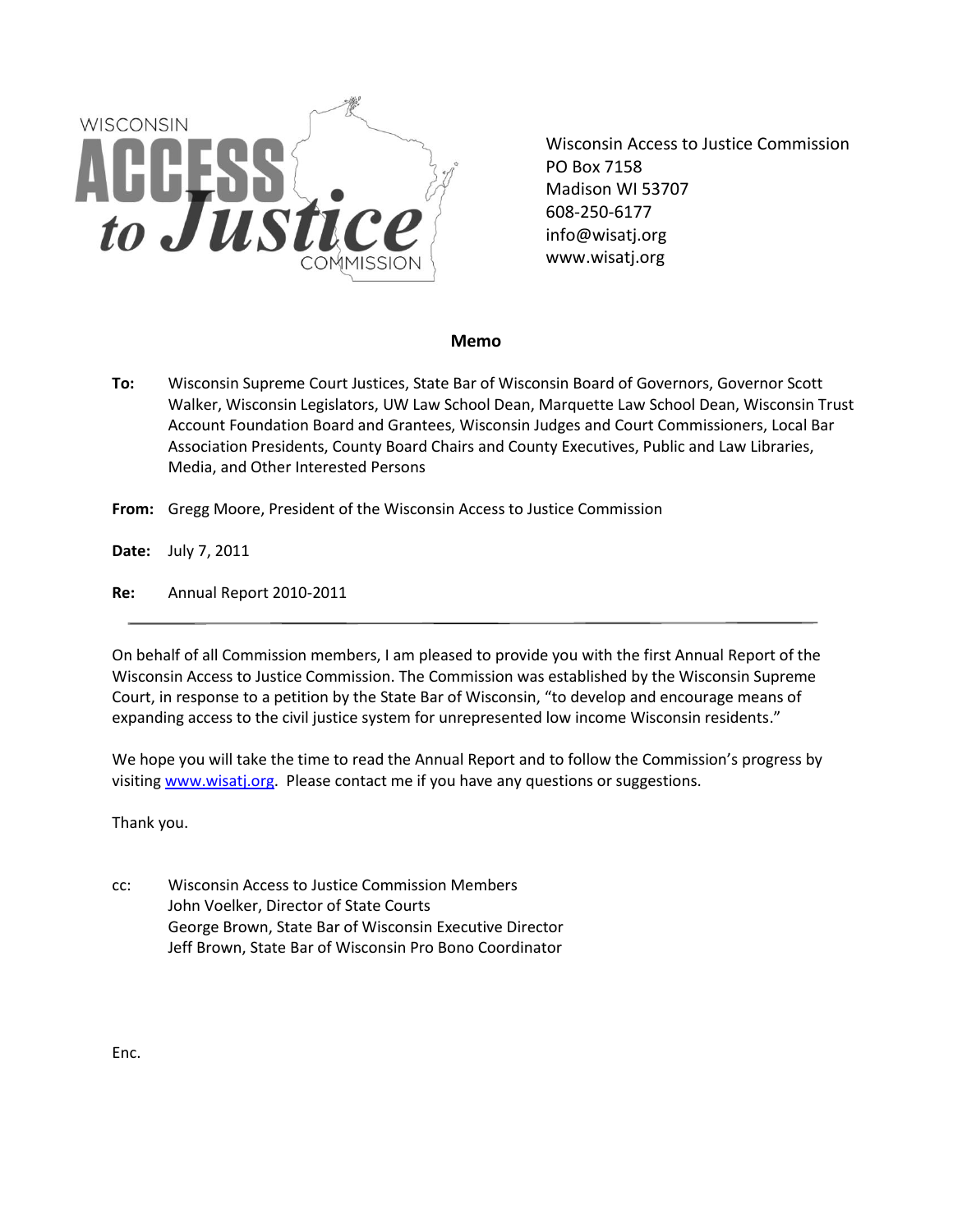

# *Annual Report 2010 – 2011*

June 2011

**Wisconsin Access to Justice Commission**

PO Box 7158, Madison WI 53707 ● 608-250-6177 [info@wisatj.org](mailto:info@wisatj.org) ● [www.wisatj.org](http://www.wisatj.org/)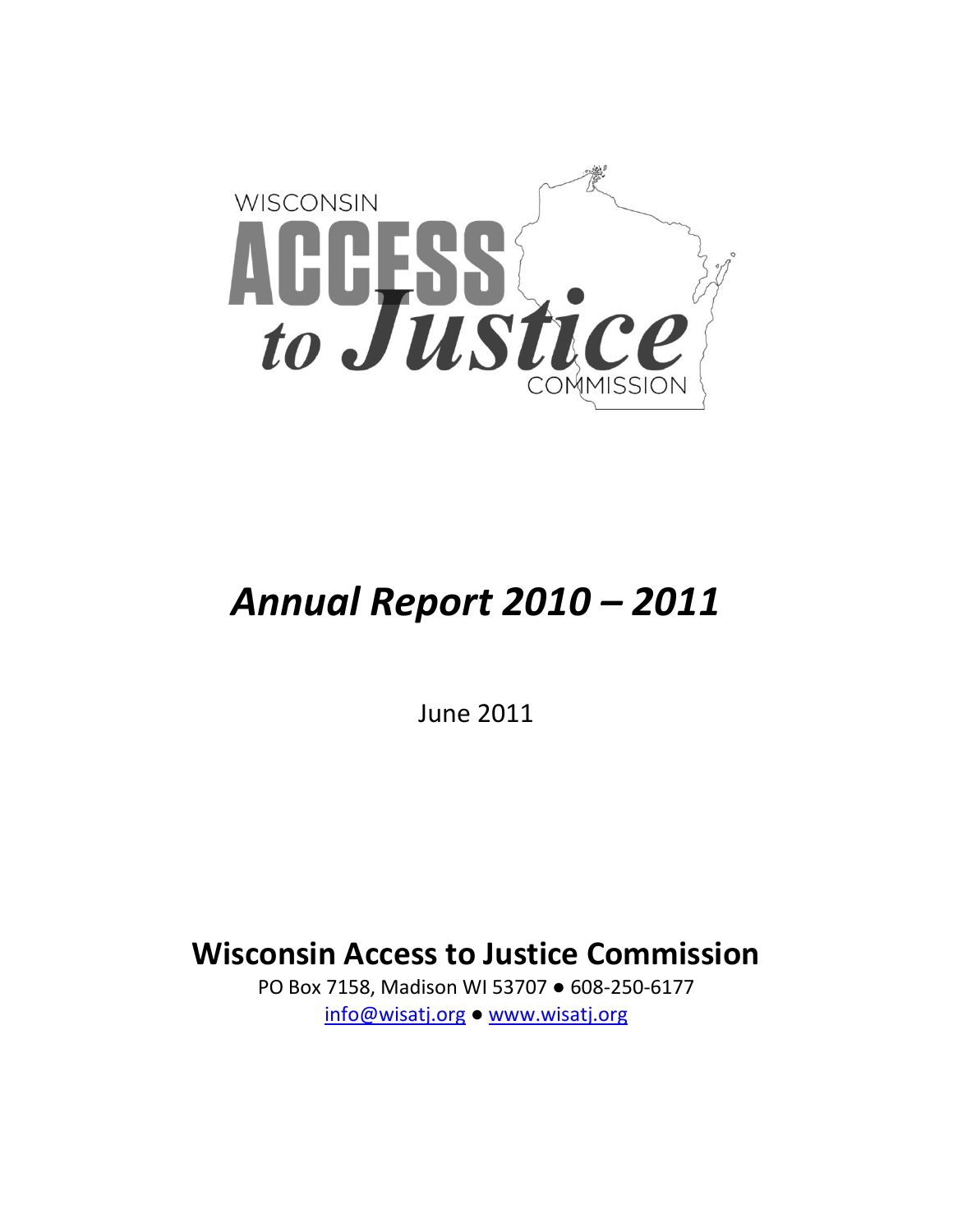## **Preface**

The Wisconsin Supreme Court established the Access to Justice Commission in 2009 in response to a petition from the State Bar of Wisconsin. As noted in Supreme Court Rule (SCR) Chapter 14, the mission of the Commission is to develop and encourage means of expanding access to the civil justice system for unrepresented low-income Wisconsin residents.

The Commission is a nonprofit organization consisting of a 17-member board of directors, with various members appointed by the Supreme Court, Governor, President of the Senate, Speaker of the Assembly, State Bar of Wisconsin, deans of the Marquette University and University of Wisconsin Law Schools, and the board of the Wisconsin Trust Account Foundation (see Appendix A). The State Bar of Wisconsin currently provides financial and staff support to the Commission.

# **Overview**

The Wisconsin Access to Justice Commission devoted much of its first year to establishing the framework for ensuring success in the future, including:

- **•** incorporating as a Wisconsin nonprofit corporation and obtaining an IRS 501(c) (3) charitable organization determination and a Wisconsin charitable license
- adopting bylaws, and other organizational policies
- consulting with the American Bar Association's Resource Center for Access to Justice Initiatives
- analyzing other state access to justice commissions
- reviewing various foundational documents, including the State Bar of Wisconsin 2007 report, "Bridging the Justice Gap: Wisconsin's Unmet Legal Needs"
- creating a guiding document that articulates the Commission's mission, core values and the essential capacities for a statewide civil legal aid delivery system
- implementing a committee structure for studying issues and conducting Commission business
- adopting a memorandum of understanding with the State Bar of Wisconsin concerning funding and donated staff services
- establishing a website [\(www.wisatj.org\)](http://www.wisatj.org/) for sharing and disseminating information.

In addition to focusing on organizational matters, the Commission also made progress on substantive issues, including:

- supporting continued funding of civil legal aid in the state budget
- supporting adequate federal funding for the Legal Services Corporation
- reviewing the Petition to Establish a Right to Counsel in Civil Cases
- exploring opportunities for finding long-term funding solutions for both civil legal aid services and the Commission
- researching possible recommendations to address issues impacting self-represented litigants.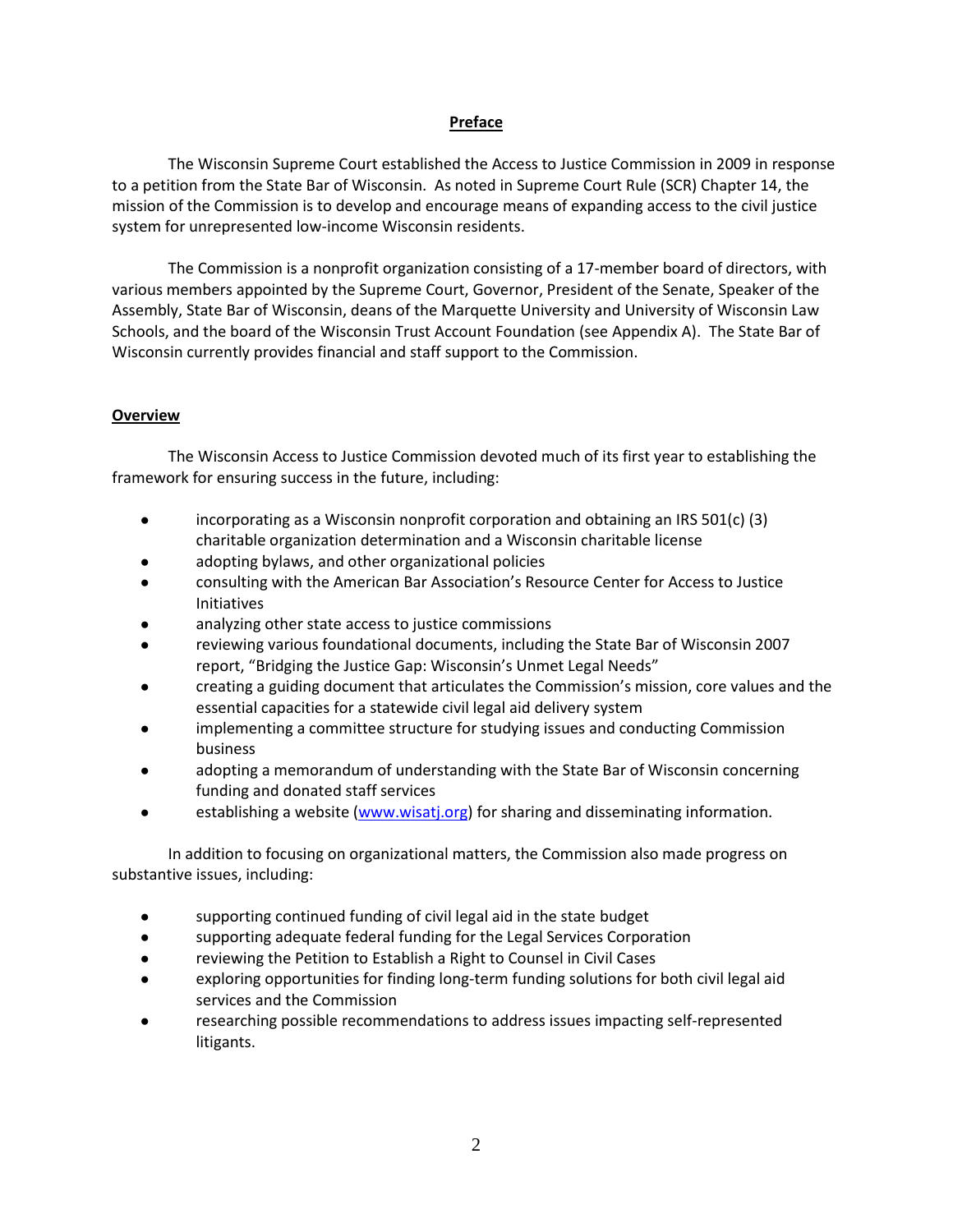During the upcoming year (July 1, 2011 – June 30, 2012), most of the Commission's efforts will be focused on the activities and tasks of the four substantive committees. These committees and their purposes are:

# Courts & Administrative Tribunals Committee

*The purpose is to assist the Commission in identifying and recommending proposed changes to ensure that Wisconsin courts and tribunals are safe, accessible, meaningful and convenient for their users.*

# Delivery of Legal Services Committee

*The purpose is to assist the Commission in developing and implementing strategies that support the Commission's goal of achieving continuous improvement in Wisconsin's legal services delivery system.*

# Public Awareness & Justice Education Committee

*The purpose is to assist the Commission in increasing public education about and support for meeting the civil legal needs of low income Wisconsin residents.*

# Research & Resource Development Committee

*The purpose is to assist the Commission by developing research and making recommendations about ways to address systemic access to justice issues and long-term funding solutions for both civil legal services and the Commission.*

# **Mission and Core Values**

As a result of a facilitated workshop in November 2010 and subsequent follow-up, the Commission developed a document that articulates the Commission's mission and core values as well as essential capacities of a statewide civil legal aid system. The document, which is intended to guide the Commission's work, is attached as **Appendix B** and is available on the Commission's website [www.wisatj.org.](http://www.wisatj.org/) The mission, as identified in SCR 14.02(2), is to develop and encourage means of expanding access to the civil justice system for unrepresented low-income Wisconsin residents.

The following core values have been adopted to help the Commission in designing and supporting the implementation of various initiatives:

- 1. Grounded in the just rule of law
- 2. Equal justice for all
- 3. Legal assistance is essential to securing justice
- 4. Need for a statewide legal aid system
- 5. Full range of civil legal aid delivery methods
- 6. Client-centered priorities
- 7. Accountability
- 8. Efficient, accessible and effective
- 9. Expanded resources are needed.

# **Commission and Committee Meetings**

The Commission has established a pattern of quarterly meetings, with two meetings each year in Madison, one meeting a year in Milwaukee, and one meeting held elsewhere in the state. The Annual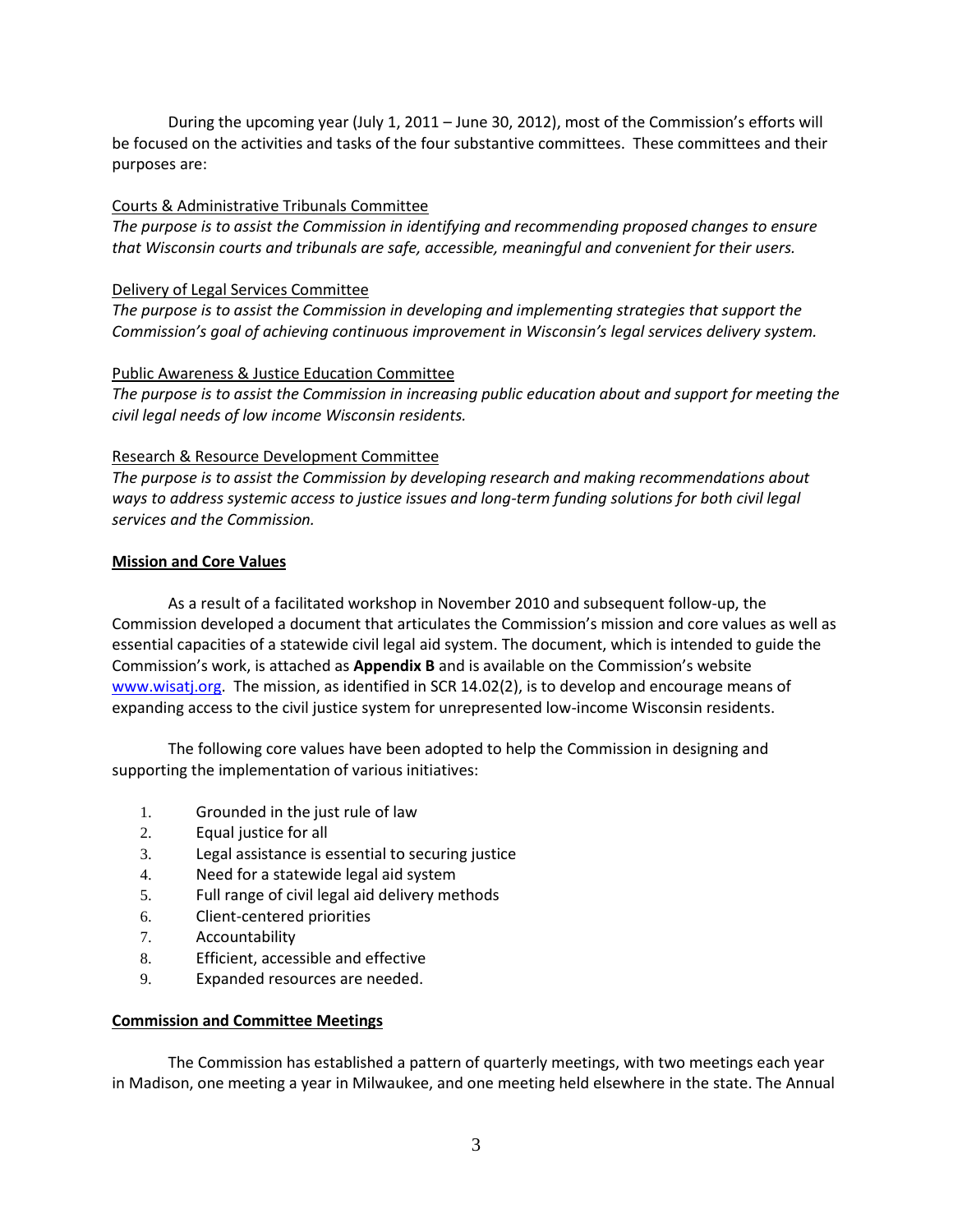Meeting is in March, and officers are elected at that meeting. In addition, conference call meetings are held as needed. Agendas and meeting minutes are posted on the Commission's website.

As required by Supreme Court Rule, the Commission meets annually with the Supreme Court to discuss the Commission's work and progress. At the March 10, 2011 meeting, open-ended discussion followed brief reports given by each committee chair. It was noted that the need for civil legal services is increasing while funding is decreasing. Also as required by Supreme Court Rule, Chapter 14, the Commission's Executive Committee held its annual meeting with State Bar leadership on February 18, 2011.

In addition to the four substantive committees identified above, the Commission also has a Finance Committee and an Executive Committee. The Finance Committee is primarily responsible for budget preparation and monitoring expenses. The Executive Committee is primarily responsible for general governance.

The four elected Commission officers – president, secretary, treasurer and an at-large officer – constitute the Executive Committee. All other committees have five to seven Commission members and, with the exception of the Executive Committee and the Finance Committee, may include non-Commission appointees as non-voting members.

Committees typically meet monthly or bi-monthly by conference call for 1-2 hours to conduct business. As with Commission meetings, the meeting minutes are posted on the Commission's website.

Highlights of issues addressed by the various committees include the following:

# Research and Resource Development Committee

- State and federal funding for civil legal aid
- Review funding sources for other state access to justice commissions
- *Cy Pres* funding opportunities
- Outreach to fundraising professionals and foundations for suggestions and guidance

# Delivery of Legal Services Committee

- Statewide survey of currently available legal aid services, including county-based self-help programs
- Analysis of poverty data and available legal aid services within various geographic regions
- Analysis of civil right to counsel initiatives, including reviewing a petition filed with Wisconsin Supreme Court

# Courts and Administrative Tribunals Committee

- Review Code of Judicial Conduct and local court rules regarding appropriate assistance for self-represented litigants
- Judicial survey on right to counsel and unrepresented litigants in the courts
- Proposed revisions to federal Model Administrative Procedures Act
- Judicial role and self-represented litigants
- Collaboration and cooperation between state and tribal courts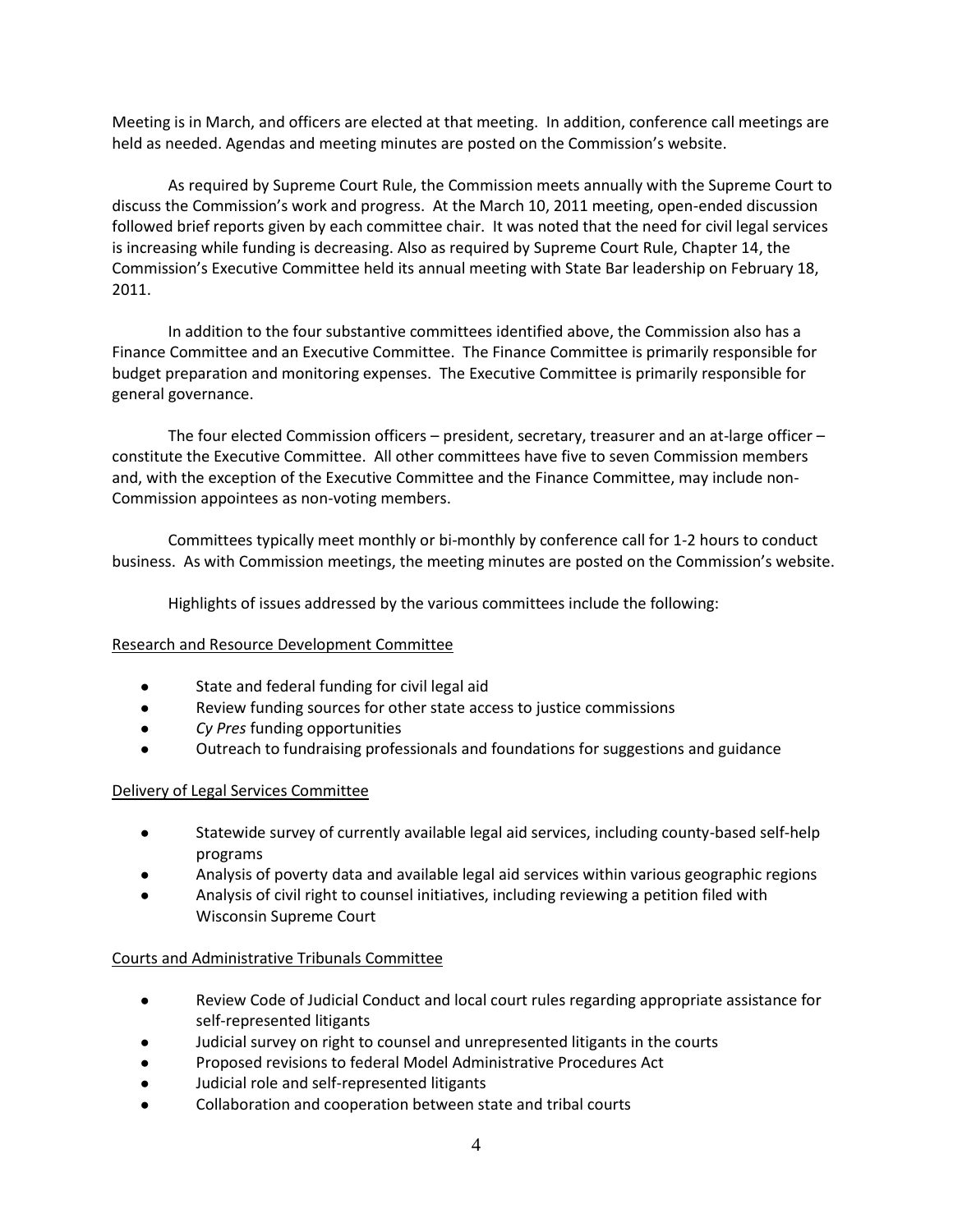Public Awareness and Justice Education Committee

- Communications plan to educate the public and policy makers on equal justice issues
- Research the public outreach efforts of other state commissions
- Possibilities of conducting public opinion research
- Preparation of educational materials

## Finance Committee

- Review budget requests
- Develop and propose annual budget
- Draft policies needed for IRS compliance
- Review financial reports
- Hire Commission auditor

## Executive Committee

- Prepare Commission meeting agendas, oversee meeting logistics and provide appropriate follow-up
- Make committee appointments
- Finalize correspondence on behalf of the Commission
- Develop various policies and proposals for consideration by the Commission
- Meet with State Bar President and Executive Director
- Act on immediate matters arising between full Commission board meetings

# **Conclusion**

The legal challenges facing low-income residents in Wisconsin are enormous. Notwithstanding the services currently available, significant unmet legal needs exist across the state. The members of the Wisconsin Access to Justice Commission are committed to fulfilling the Supreme Court's mandate to "develop and encourage means of expanding access to the civil justice system for unrepresented low income Wisconsin residents."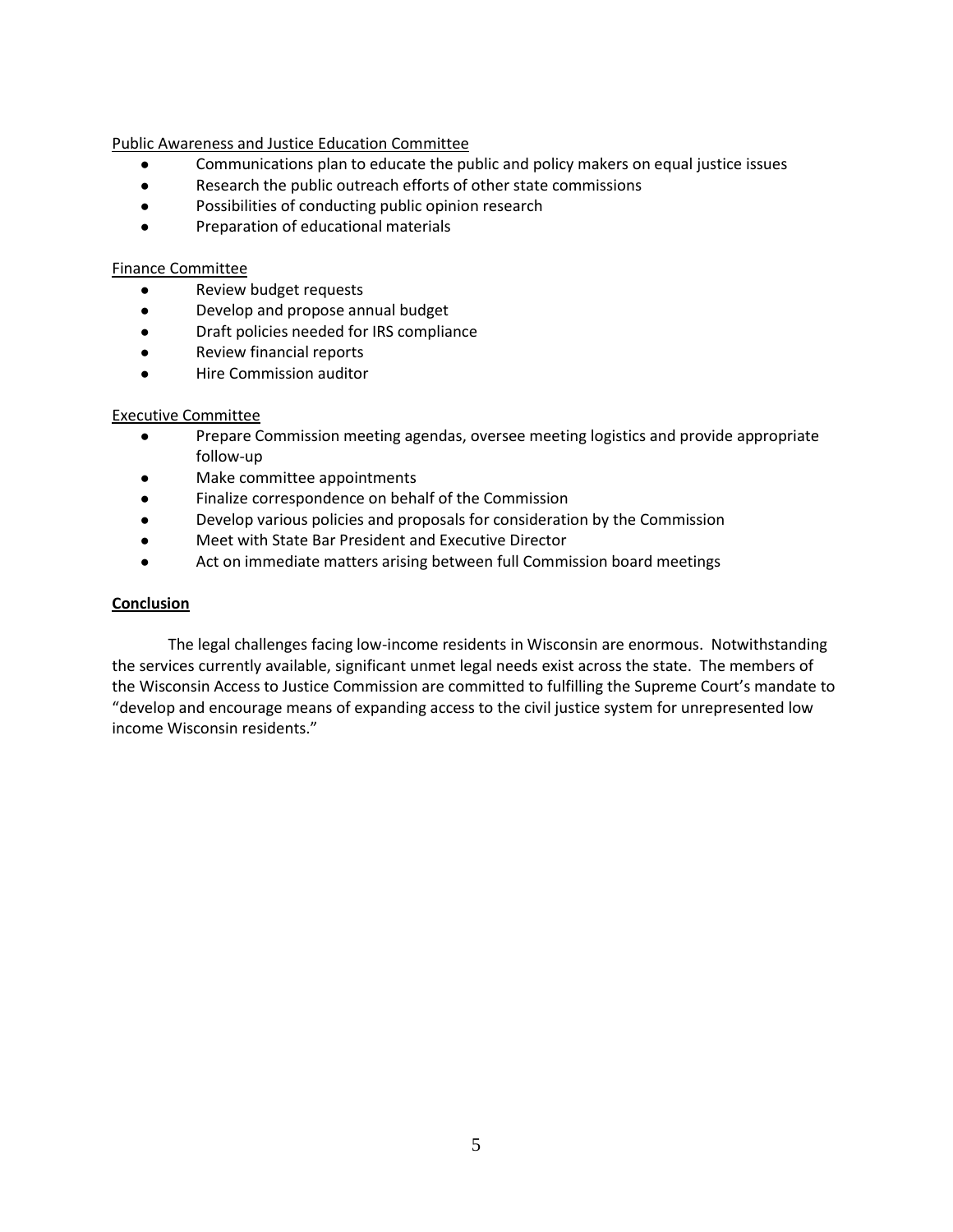## **APPENDIX A**

## **Access to Justice Commission Members 2010-2011**

Howard Bichler Prof. Rebecca Blemberg Jeffrey Brandt (eff. June 1, 2011) Duana Bremer Kelly Burger Hannah Dugan, Treasurer John Ebbott Don Friske (eff. April 25, 2011) Michael Gonring Prof. Marsha Mansfield, Secretary Liz Marquardt Gregg Moore, President Fr. Bill Ribbens Maurice Rice Deedee Rongstad Sen. Jim Sullivan (resigned January 1, 2011) Judge Margaret Vergeront Marvin Wopat (term expired April 25, 2011) Judge Glenn Yamahiro

Staff: Jeff Brown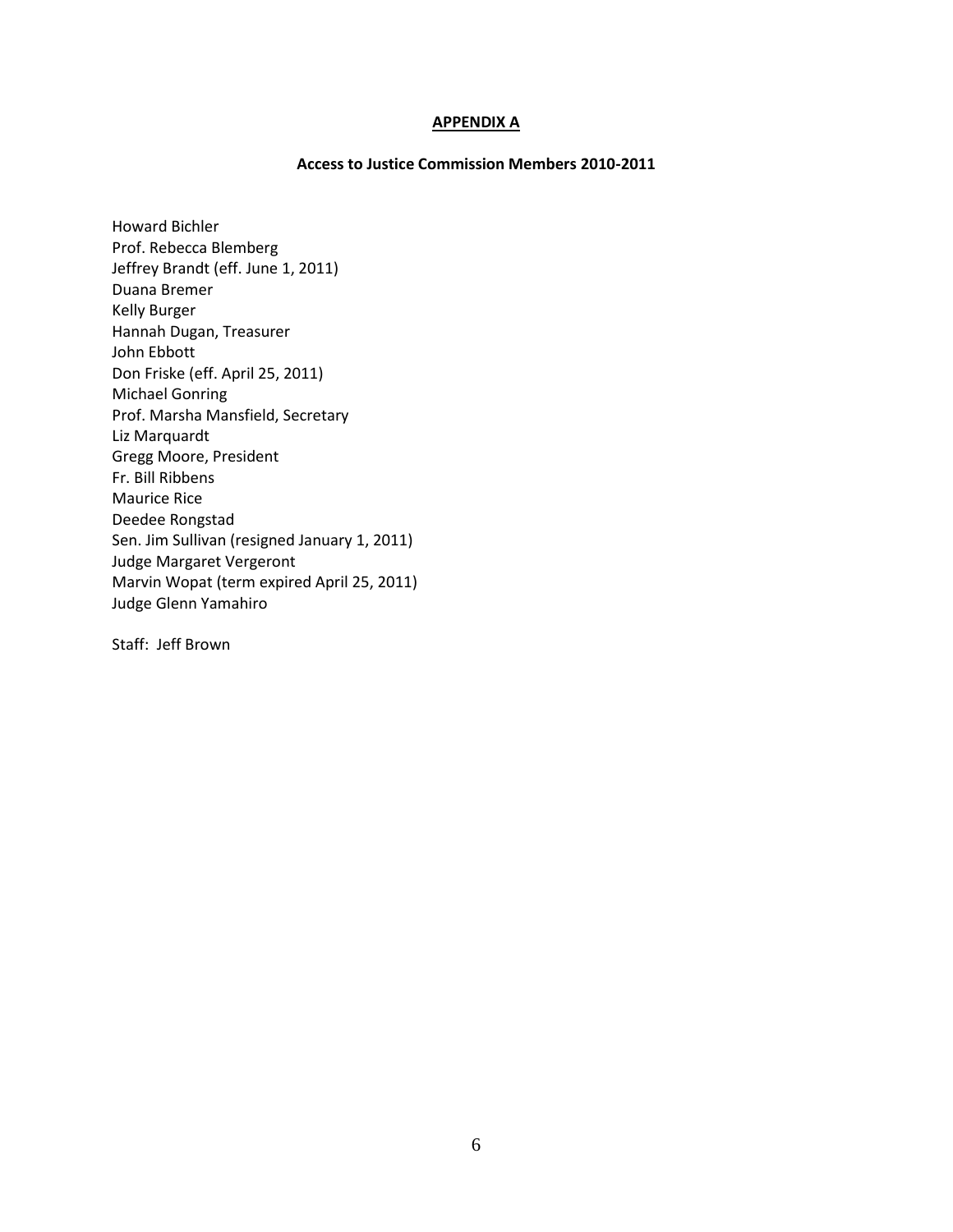## **APPENDIX B**

## **WISCONSIN ACCESS TO JUSTICE COMMISSION**

#### **OUR MISSION**

To develop and encourage means of expanding access to the civil justice system for unrepresented lowincome Wisconsin residents.

#### **CORE VALUES**

Established by order of the Wisconsin Supreme Court, the Wisconsin Access to Justice Commission is responsible for developing, supporting and promoting a statewide civil legal aid delivery system that is comprehensive, integrated, efficient, accessible, effective, fair and achieves just outcomes. To accomplish our work, we must first make clear the values that form the foundation of our efforts. We adopt the following core values to guide our work in designing and supporting the implementation of initiatives to further our mission, and to promote fair and equal justice for all Wisconsinites.

- **Grounded In The Just Rule Of Law.** Because law forms the foundation of all civil relationships in our democratic society, all residents of the state of Wisconsin should have a meaningful ability to know of, understand, assert, enforce and defend important rights and privileges as well as sufficient information to understand and abide by their corresponding civil legal duties and obligations.
- **Equal Justice For All.** Our justice systems in Wisconsin are founded on constitutional principles of equal justice for all. To function fairly and effectively, justice systems must be open to and accessible by all. It must also be responsive to the unique diversity of our geography, economies and population. Geographic location, income, wealth, social status, age, disability, legal status or considerations not relevant to an individual's specific legal situation should not define the measure of a person's ability to meaningfully access and secure justice within all Wisconsin civil legal systems. Equal justice is a bedrock principle of enlightened self-government, one that originates from the notion that all power is inherent in the people, who share equal political and civil rights.
- **Legal Assistance Is Essential To Securing Justice.** Effective legal assistance is often necessary to enable individuals with legal problems to meaningfully assert and defend important civil legal rights and prerogatives; the lack of legal assistance not only results in the effective denial of the meaningful ability to participate in important civil legal proceedings, but often in the denial of justice itself.
- **The Need For A Statewide Legal Aid System.** All low income people in Wisconsin should have access to legal assistance and, where necessary, effective legal representation with respect to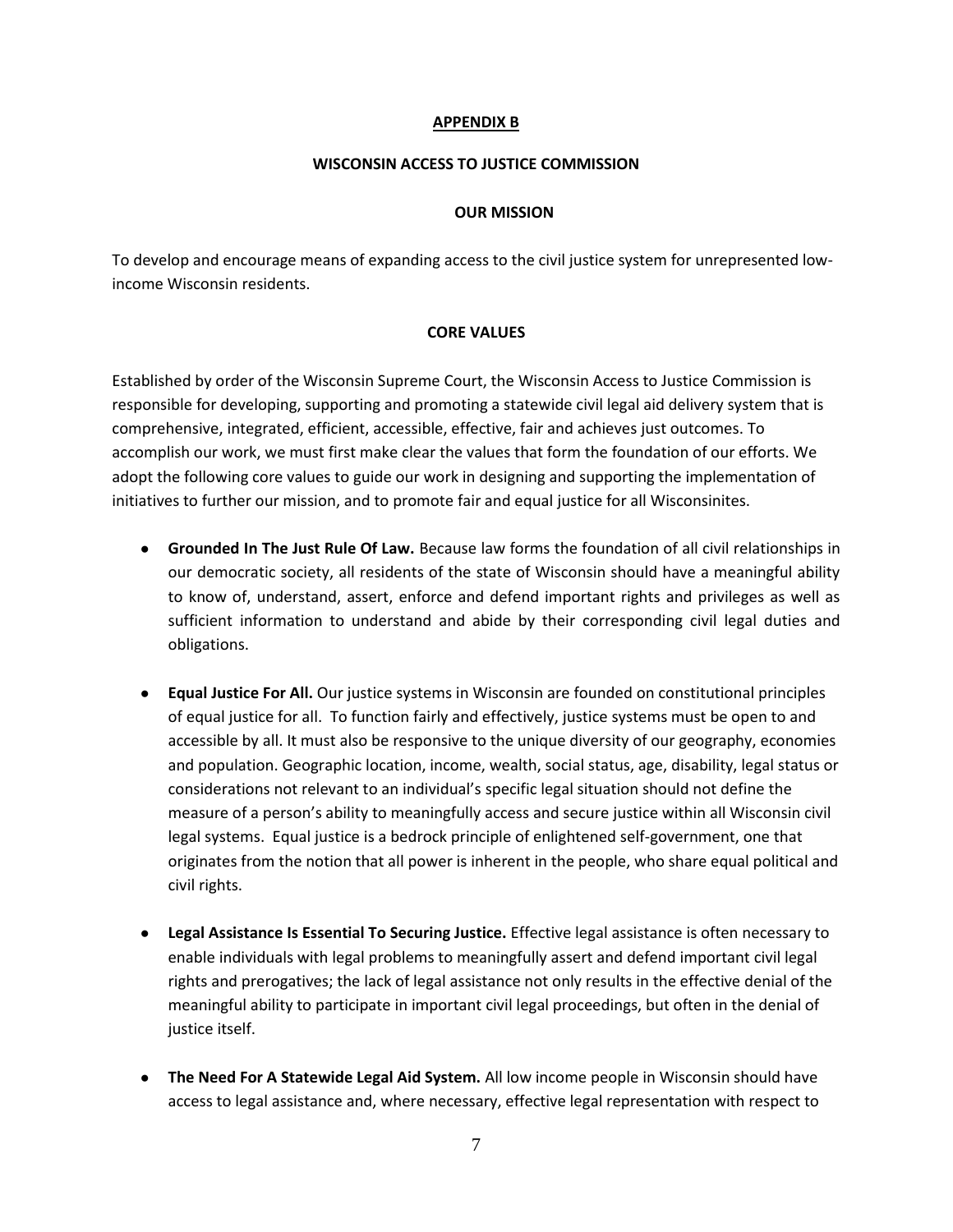civil legal matters that affect important personal, family, social, cultural and economic interests. A statewide civil legal aid system is needed to ensure that such assistance and representation is meaningfully available and consistent with the justice needs of clients and low income communities, including consideration of economy and efficiency and these values. The civil legal aid system in Wisconsin should be integrated and highly coordinated, using all potential resources in the most strategic and fair manner, consistent with the overall goals and objectives developed by the Commission.

- **Full Range Of Civil Legal Aid Delivery Methods.** The statewide legal aid system should provide for a full range of civil legal aid delivery methods so that those in need of assistance can access the appropriate type and quality of help they need, whether it be brief information and advice, self-help, limited scope assistance, or full legal representation in all forums where rights and obligations are defined, regulated and adjudicated.
- **Client-Centered Priorities.** Because resources are finite, it will always to be necessary to prioritize both areas of legal need for which legal help is most critical and the types of services to be provided (respecting any legal and contractual obligations that may apply). Low income people and communities must be actively involved in defining areas of priority and focus for the delivery of civil legal aid in Wisconsin.
- **Accountability.** The civil legal aid system must be effective and economical in the delivery of necessary legal assistance and representation, and must be accountable to clients and client communities in need of civil legal help, the justice system and all those who provide resources to support the civil legal aid system. The Commission must also be responsive to all of its stakeholders.
- **Efficient, Accessible And Effective.** Wisconsin's administrative and judicial systems should be efficient, accessible and effective in enabling all participants, including low income residents, to achieve just outcomes.
- **Expanded Resources Are Needed.** Increased funding from a range of sources is necessary to create and sustain a statewide civil legal aid delivery system that is comprehensive, integrated, efficient, accessible, effective and fair in achieving just outcomes.